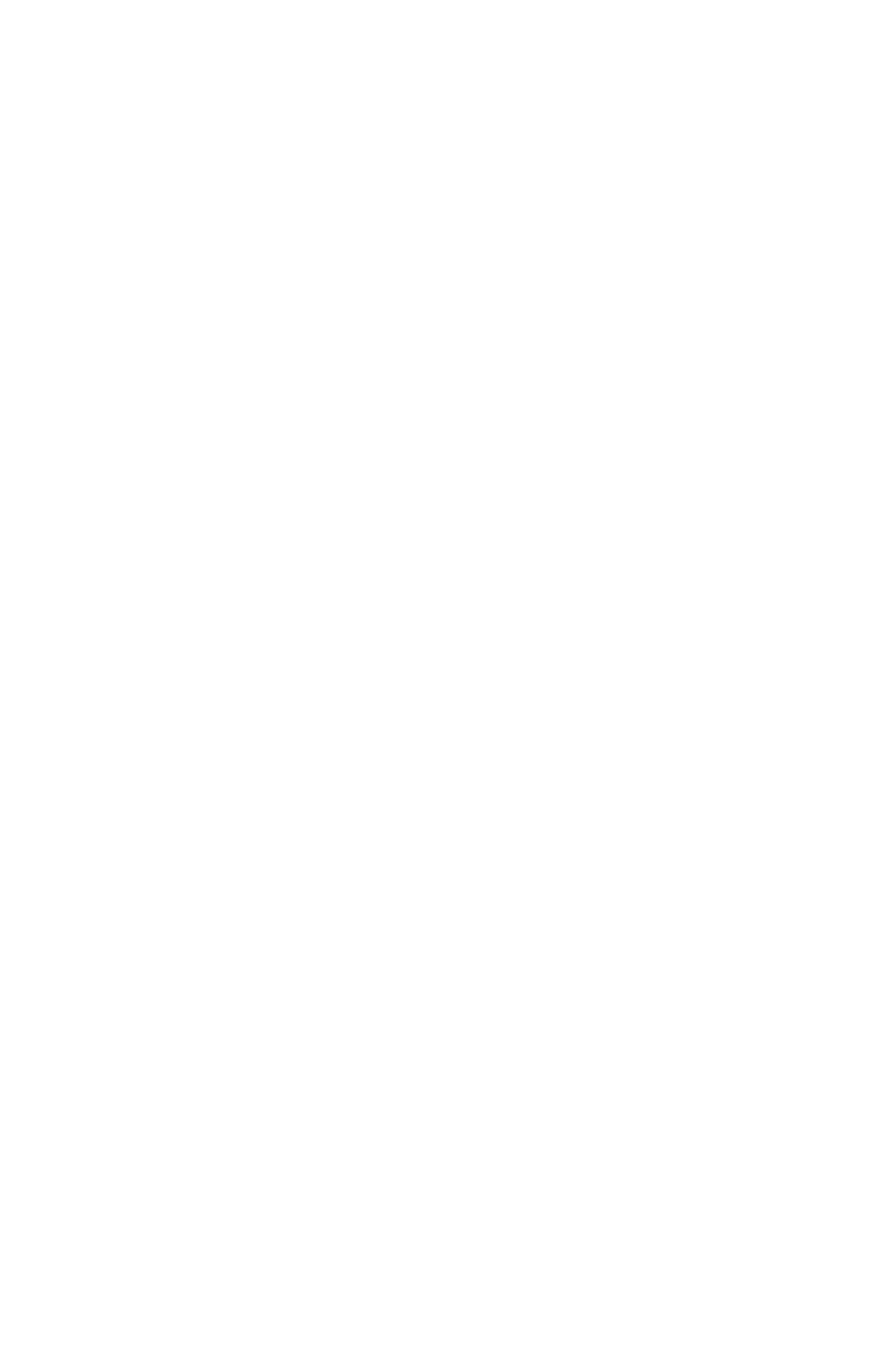# Speak to Strangers Gemma Seltzer

Penned in the Margins **LONDON**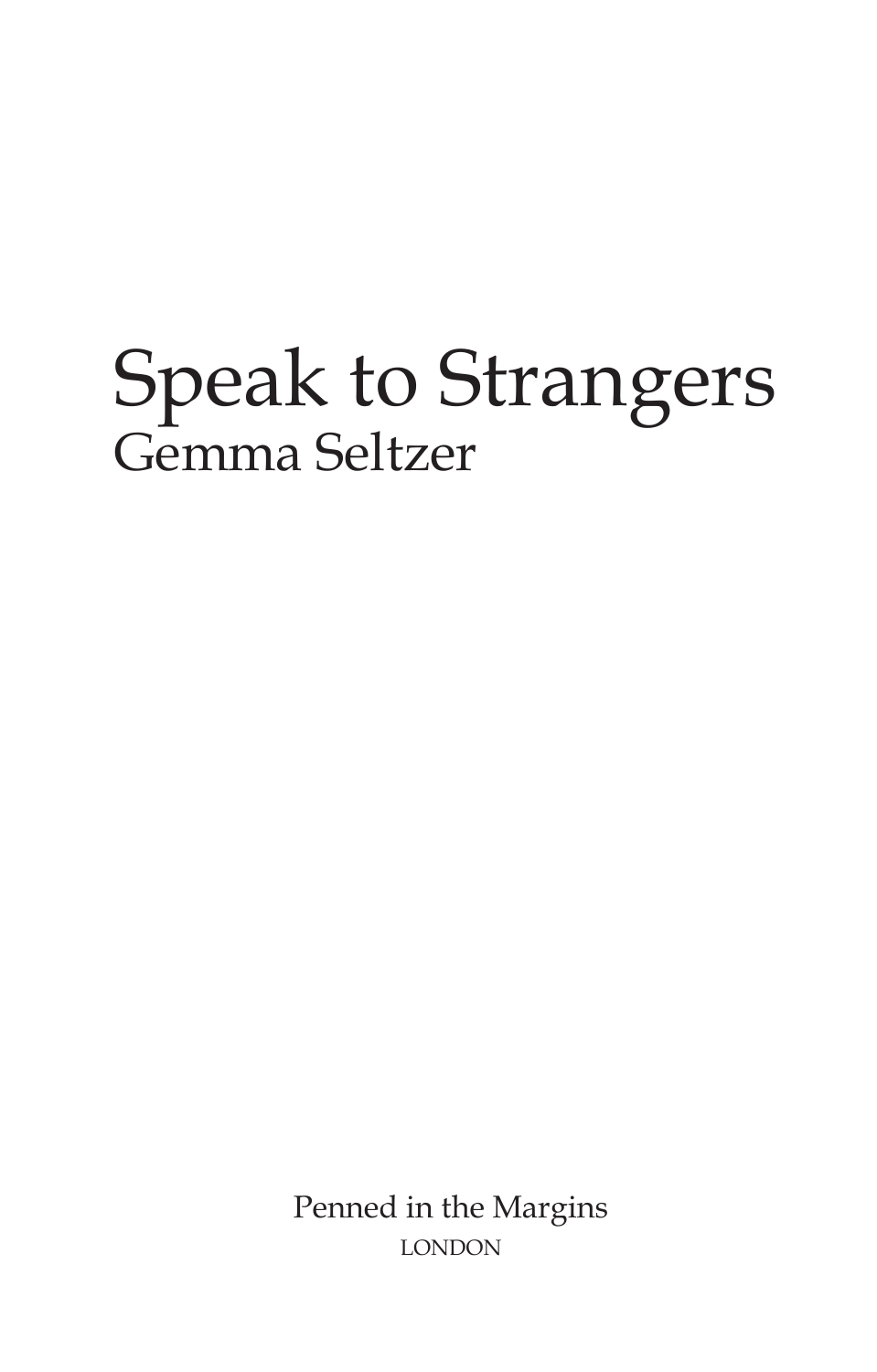#### published by penned in the margins 53 Arcadia Court, 45 Old Castle Street, London E1 7NY www.pennedinthemargins.co.uk

#### All rights reserved © Gemma Seltzer 2011

The right of Gemma Seltzer to be identified as the author of this work has been asserted by her in accordance with Section 77 of the Copyright, Designs and Patent Act 1988.

This book is in copyright. Subject to statutory exception and to provisions of relevant collective licensing agreements, no reproduction of any part may take place without the written permission of Penned in the Margins.

First published 2011

#### Printed in the United Kingdom by MPG Biddles Ltd.

ISBN 978-0-9565467-9-1

This book is sold subject to the condition that it shall not, by way of trade or otherwise, be lent, re-sold, hired out, or otherwise circulated without the publisher's prior consent in any form of binding or cover other than that in which it is published and without a similar condition including this condition being imposed on the subsequent purchaser.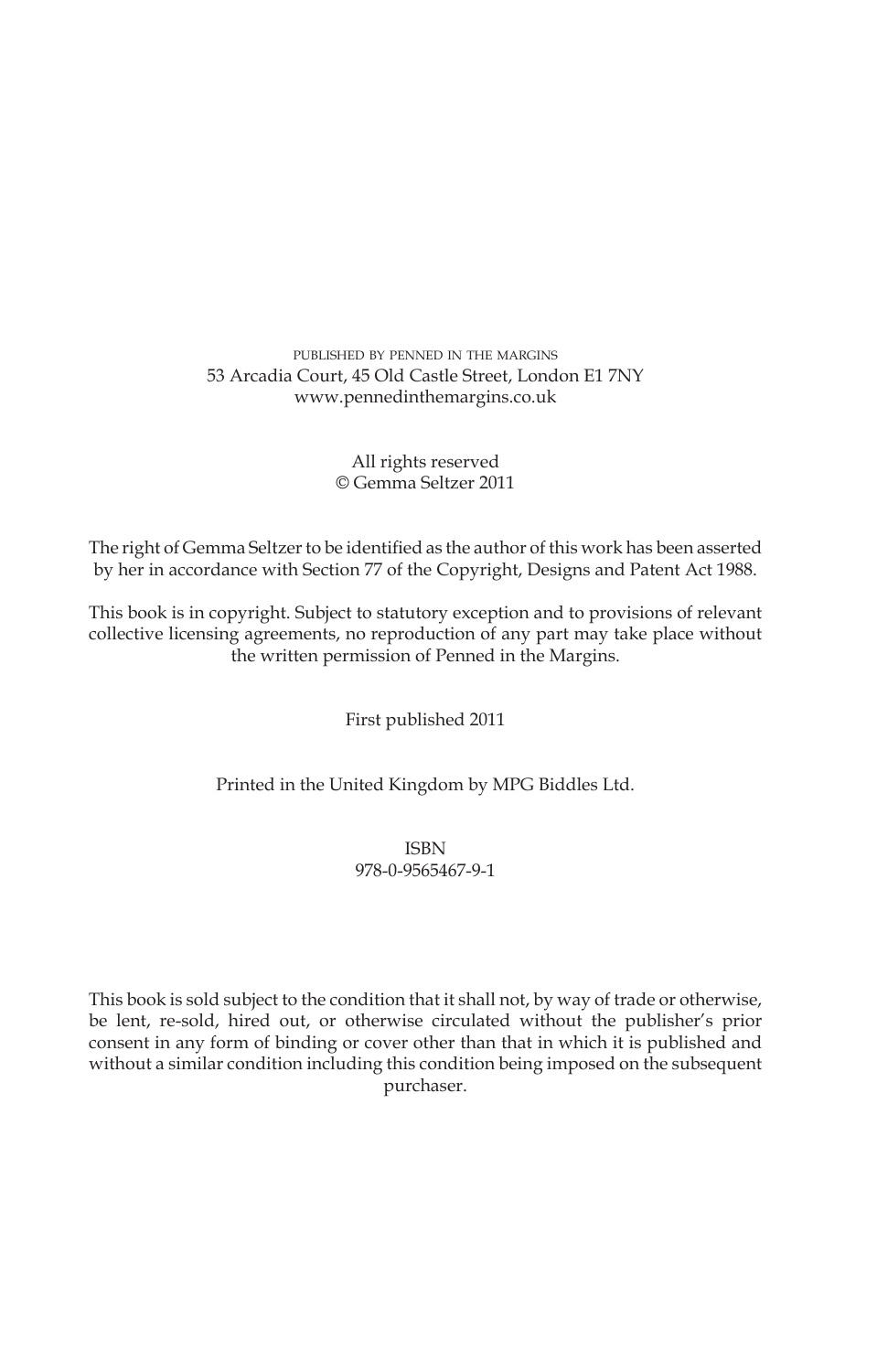## ACKNOWLEDGEMENTS

Thank you to my one hundred strangers for unwittingly offering me creative fodder. I am also very grateful to my parents, Lynne and Gerry Seltzer, for their encouragement and joyfulness; to my sister Carly Seltzer for laughing at the phrase 'flaccid earlobes' and to Craig Osborne for reading every one of the stories. Thanks to the colleagues and friends who offered support of magnificent proportions, particularly Rachel Cherry, Mark Hopkinson, Miriam Lessar, Cecilia Magill, Emily Oliver and Amy Racs.

Reema Fadda, Peter Law, Kim Patrick and Nikesh Shukla provided invaluable literary and digital wisdom - thank you! For their kindness and distractions, I'd also like to thank Emily Bromfield, Laura Cattell, Kate Costello, Kristin Dasgupta, Lily Rose Davies, George Fox, Claire Haslam, Helli Mason, Katrina Naomi, Stephen Nash, AnneMarie Neligan, Jo Philips with .Cent magazine, and Silvi Subba. Thanks are due to my editor Tom Chivers, for wondering how the blog might look as a book. Most of all, thank you to the lovely Mathew Hanratty for offering flowers, and much else besides.

I've freely borrowed from writers and artists I admire and people I know. As David Shields advocates, reality cannot be copyrighted, but I thank them all here for their words and ideas.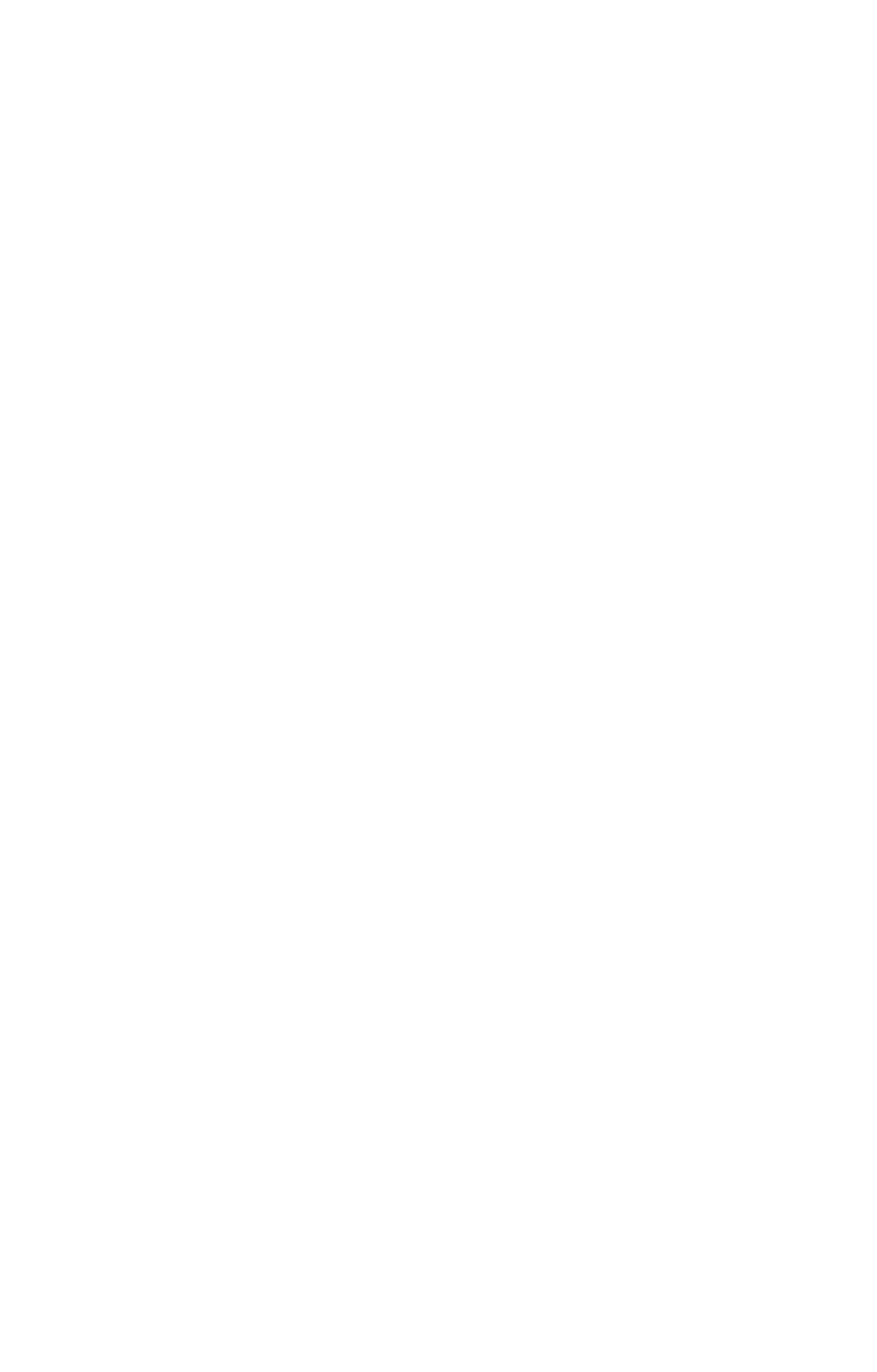For MH; and yet, and yet.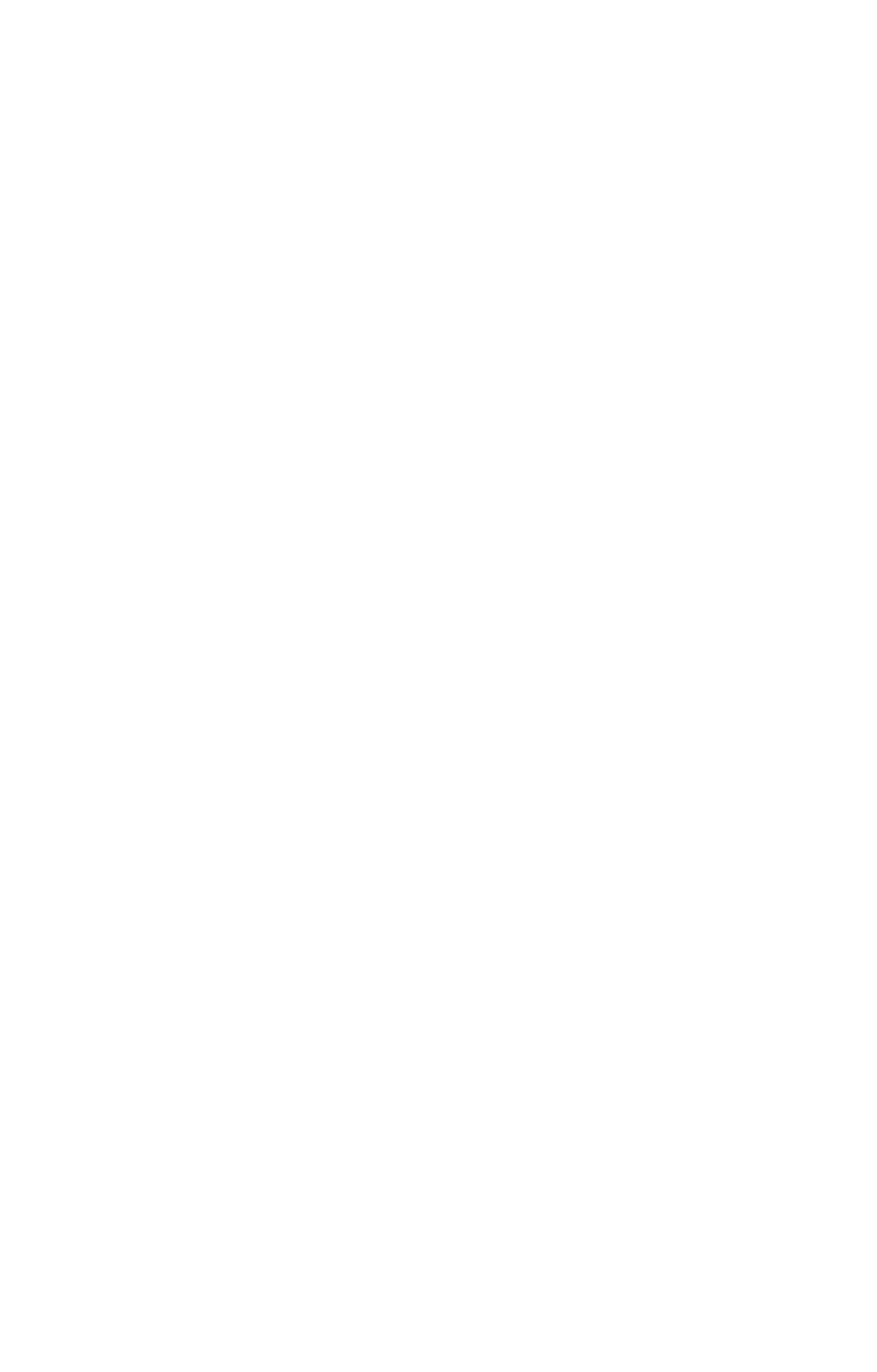## Speak to Strangers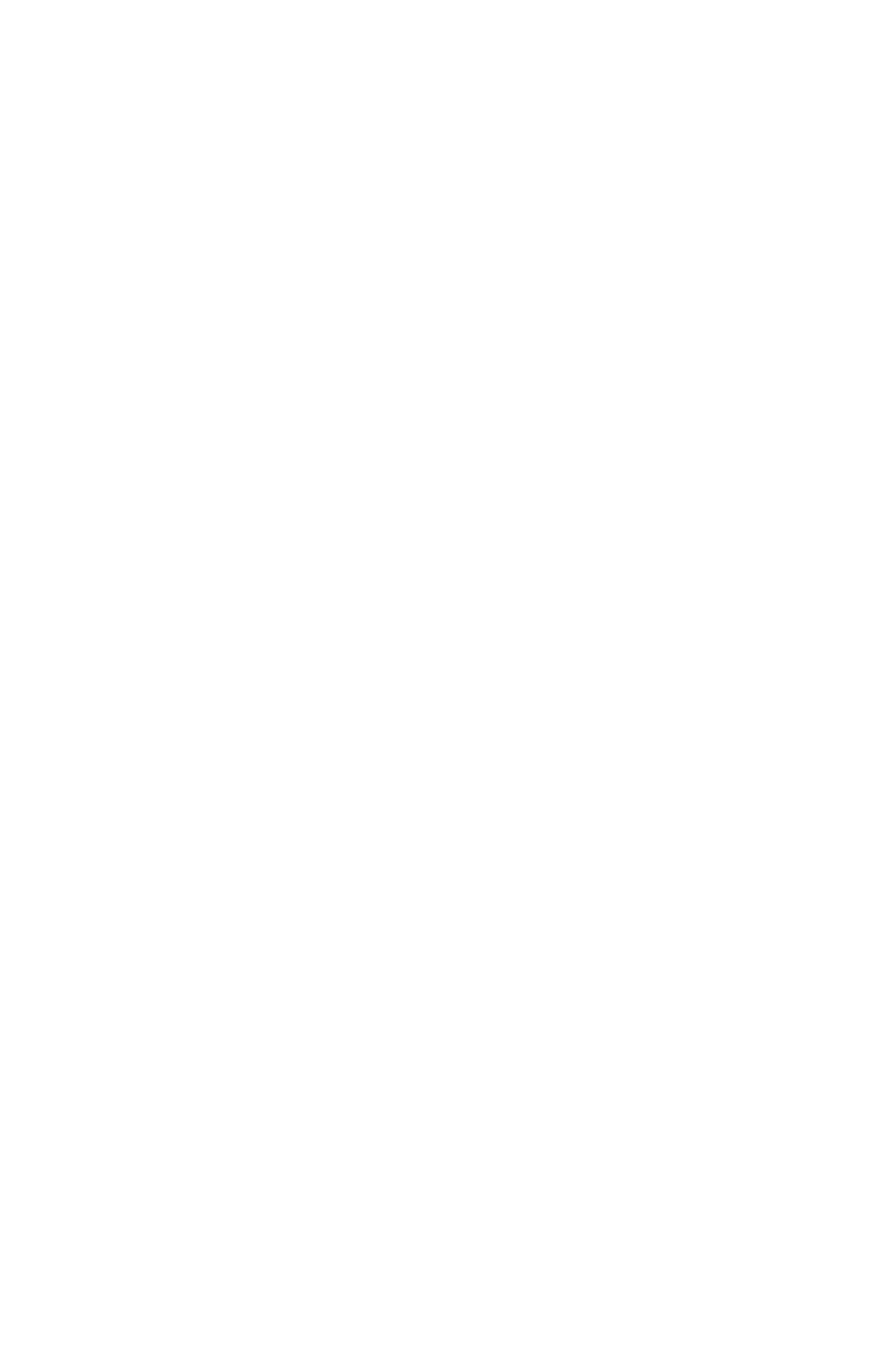My mind was elsewhere when you asked me about my default printer. I don't have the right one. I have the wrong one. I wanted to know why, but you couldn't explain. Heads turned, also needing an answer. How can something change overnight? We need routine here. A solution would come, you promised us. I saw how you described my needs on your clipboard, both names spelt incorrectly and a dash leading to a series of numbers. This is how you represent my needs. I want to throw off my cardigan and the cold air to fall on my skin.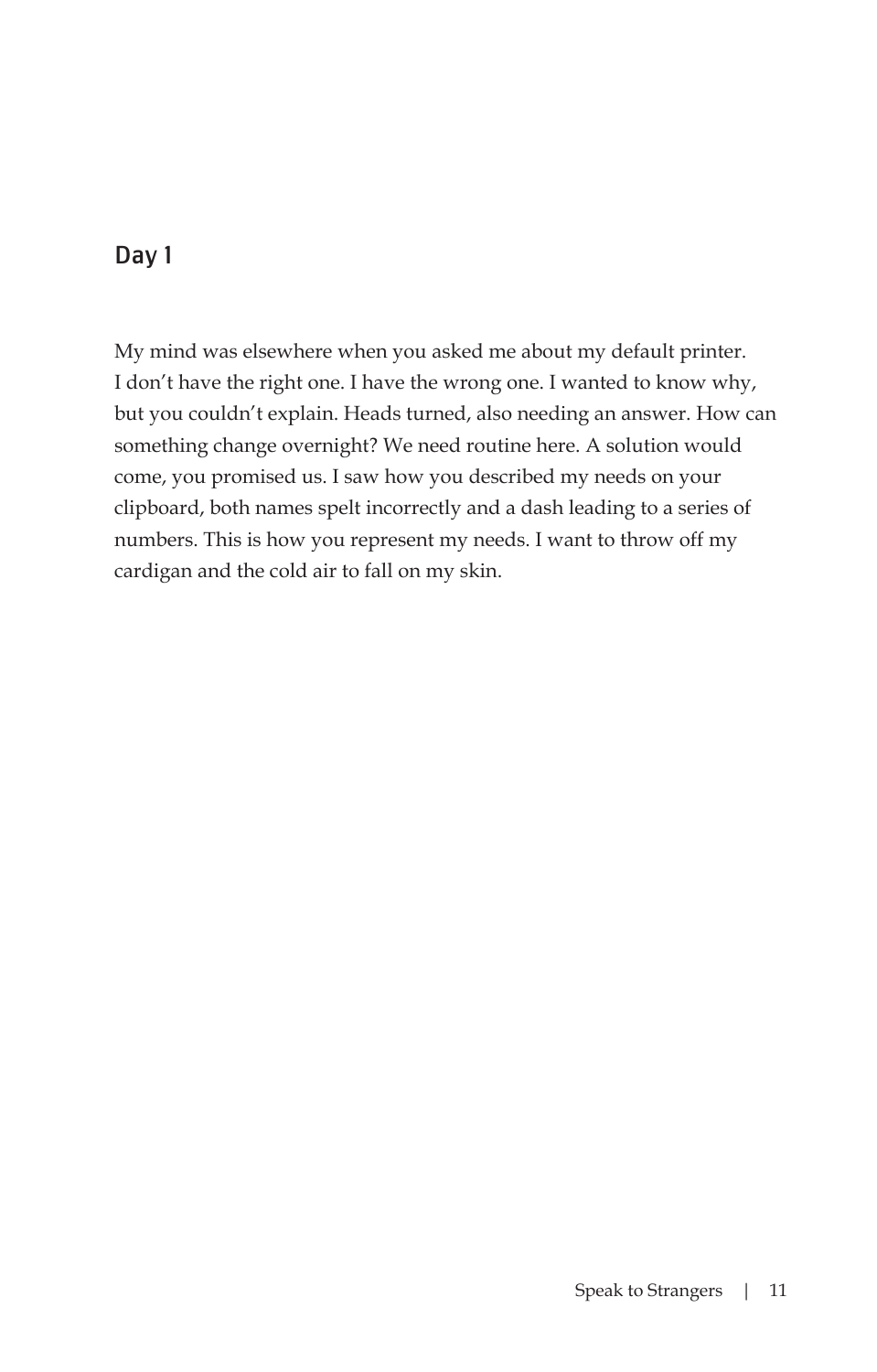Too much noise and a sadness that followed you room to room. You liked the balcony, but wouldn't go outside. You wanted a series of rails along the walls. Body in slumped heaps; your eyes darted about, asking questions that sounded like pleas. Like me, want me, take me. A certain type of direct enquiry repels, makes me recoil, but you wouldn't know. You aimed, drew back and shot. As it hit, venom rose. It was like tasting something not consumed since childhood. It brought anxiety with it, as much as anger. I closed the door behind as you left.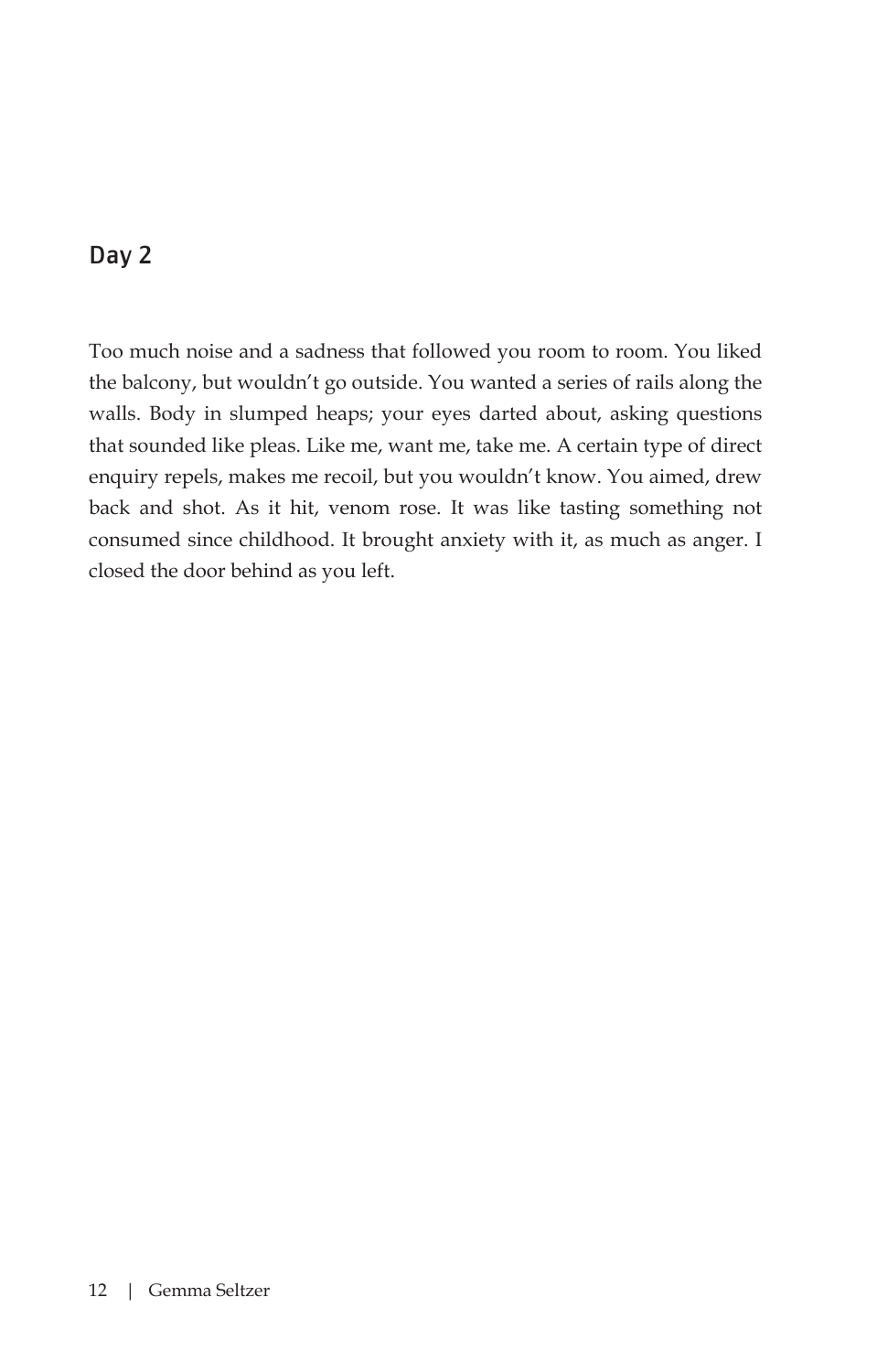I like a man waiting for me. I like to be late, just a little, to add a bit more suspence to the encounter. Your glasses were angled, your teeth aligned. And that emphatic way you spoke with both hands as you explained what it was you wanted from me then. I filled in my details, careful not to smudge, whilst you read your papers, fiddled with your collar. Around us, glasses clinked, a large television screen showed heavy-set rugby players grappling with each other's bodies and the jukebox played songs by Kylie Minogue. You didn't check your watch once.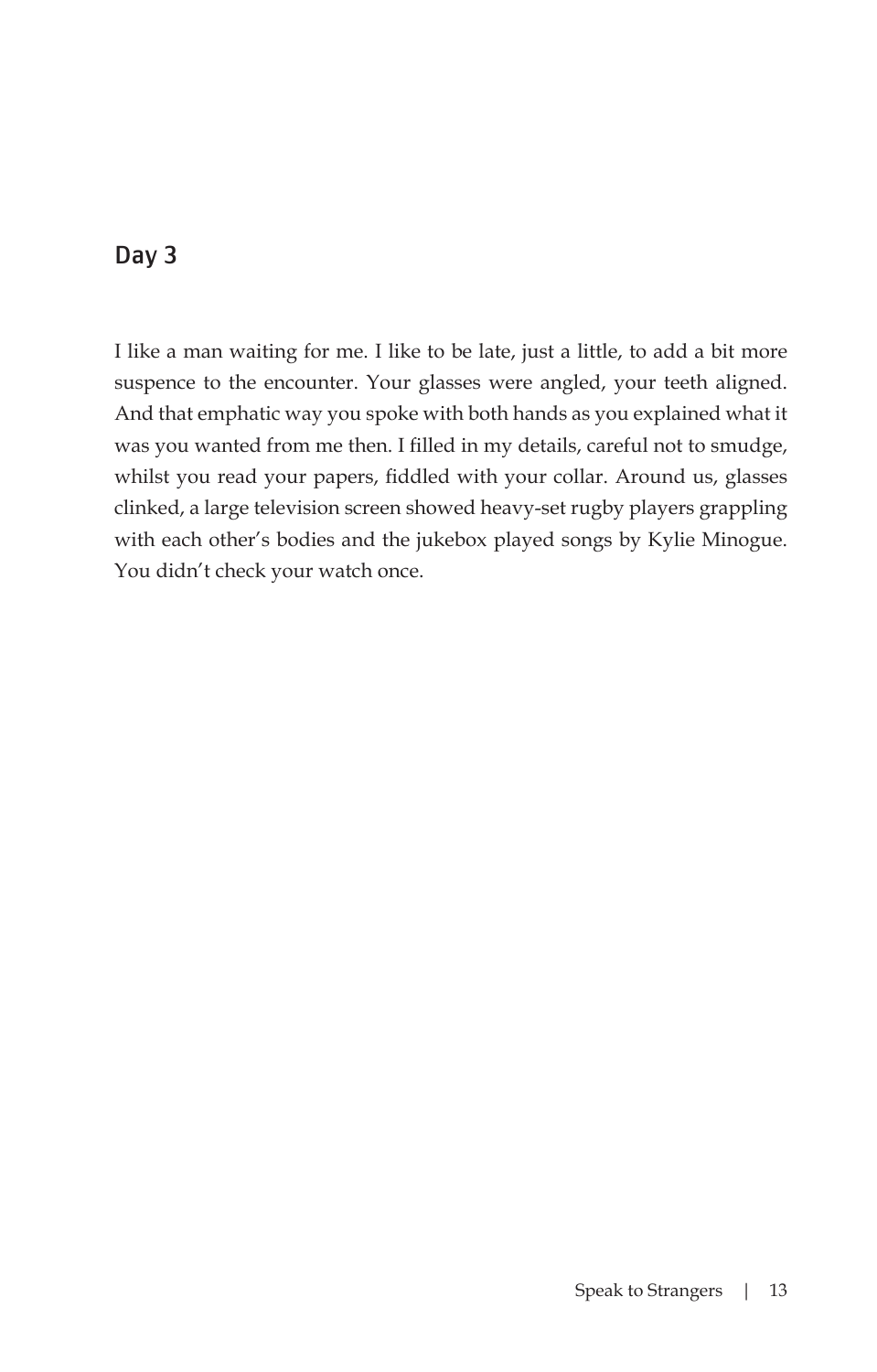Where were you looking? Not at me, or at them, but into the distance, beyond the street where we all stood. Your height, that might have been it, or perhaps your recent good fortune, made you distant. You spoke of shopping, holidays and your partner's recent success. There was gossip. I think we all laughed; you smiled. You wore a gold chain around your neck and that's all I could see. I pointed towards the heath; you only stared at my hairline. Carrying two bags in each hand, your arm muscles and teeth swallowed the strain. Your conversational skills suffered.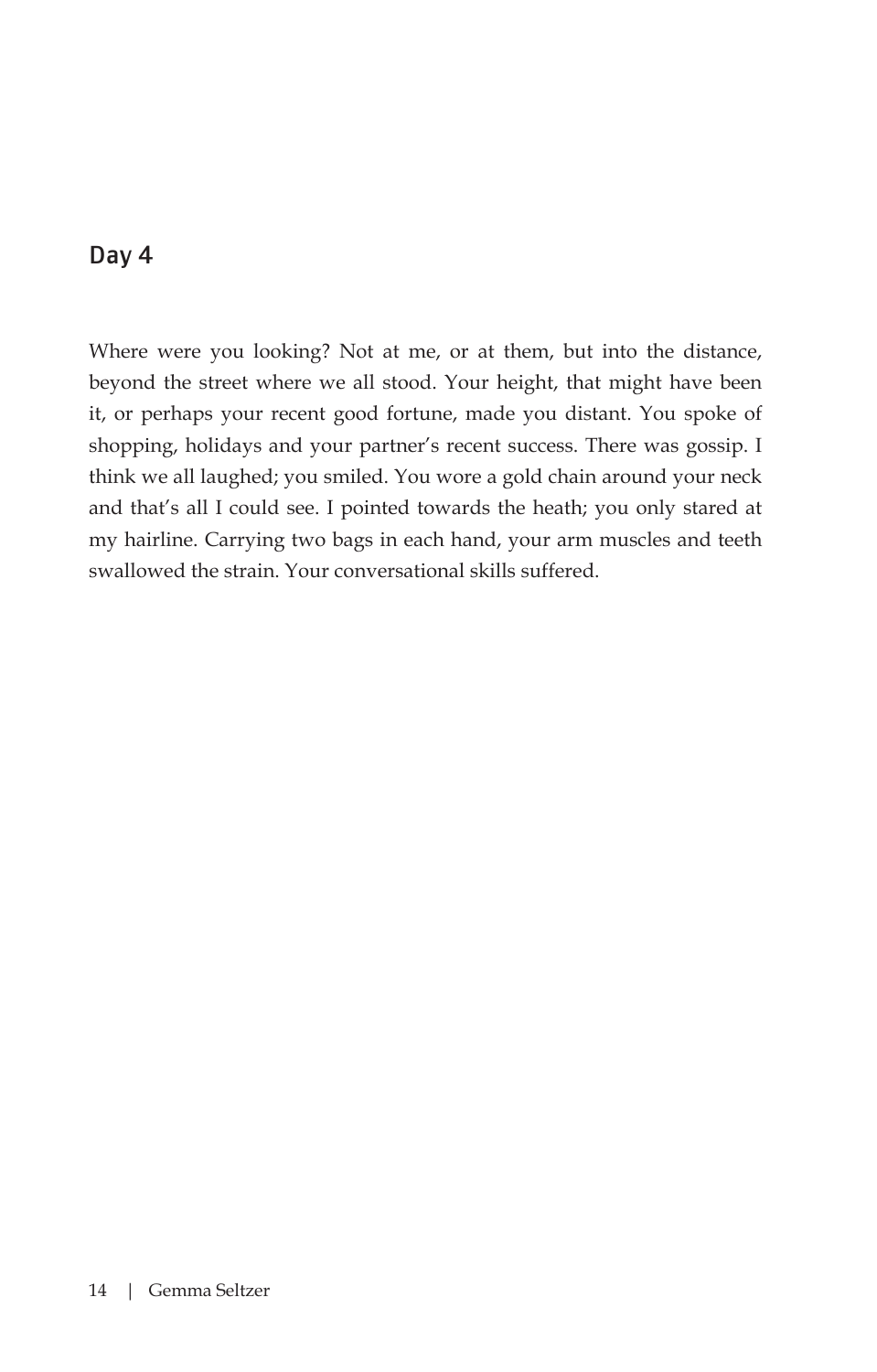From a distance, your hands look perfect. Tapered fingers that lead to cuticles of white moons, nails of pearls. A silver ring looping over your middle finger. I listen as you tell me I'm a Reflector with Activist instincts. There's nodding; apparently it's true. I'm a known entity and I admire your insights. There's no clock in the room. We tell the time through conversations ending. Later I observe that it's fake; the nails are stuck on. I see the glue, the orange streak along your forearm. Your smile is permanent. I wonder what it is that makes you happy.